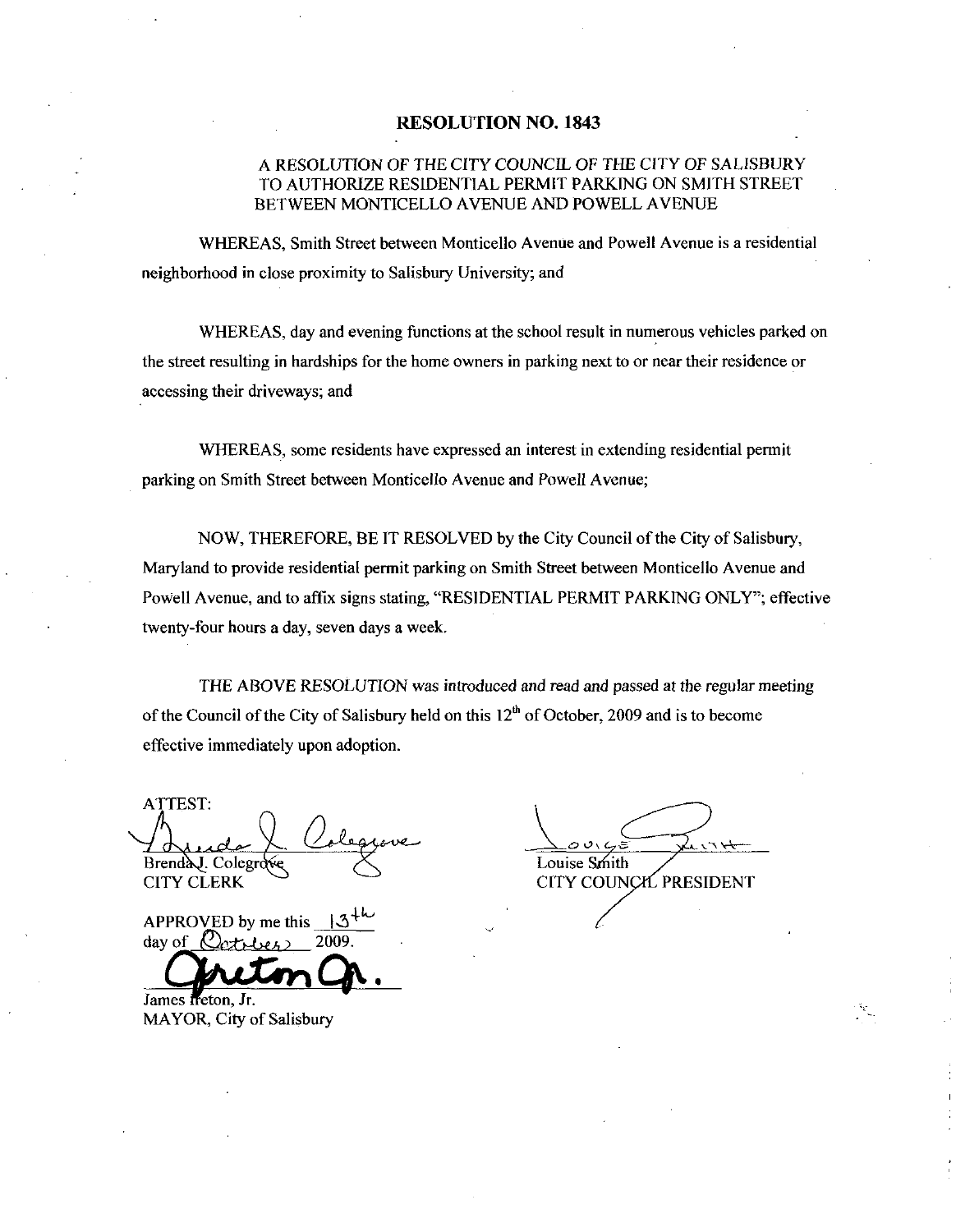画 以前  $\overline{\mathbb{C}}$ **年道**  $\overline{G}$ **Altragation** F, Not Chamberlaln ( \*)<br>GIS Technician 2<br>Salishury Public Werks 痉 SOMERSETAVE **LES EDREST WARRIERS**  $\widehat{\mathbb{C}}_2^1$ **OB**  $\sum_{k=0}^{n}$ J. a **REAL** Ç La  $\begin{bmatrix} \cdot \\ \cdot \\ \cdot \\ \cdot \end{bmatrix}$ È ছে **A** 屈 ा<br>ँई  $\overline{\Box}$  $\mathbb{S}$  $\mathbb{G}$ n<br>Lig  $\mathbb{Z}$ Ľ.  $\varGamma$ **City**  $\Box$ ្មខ្ចុ MONTIGELLO AVE ò t.)<br>Lis **EORESTLAN** CO Eğ E. يتعم  $\mathbb{F}_3$ Ù **SCLAIRMONT DR**  $\frac{1}{2}$  $\widehat{E}$ Cg **AR N CLAIRMONT DR**  $^{14}$ CAMDEN AVE ၟၟ  $\pmb{\mathfrak{o}}$  $\mathbf{u}$ **Cap** ្អូ **He Bay** Ę **Ja Canal**  $E_{\vec{i}}$ 屏  $-113$ ន្លំចិ  $\mathbb{C}$  $\mathbb{C}$ 43 (L) 信 ्ट्र  $\Box$ 。<br>888  $E_{\rm s}$  $\overline{U}$  $\boxed{\sum_{\mathbf{q} \in \mathcal{Q}}\mathbf{p}^{\mathbf{q}}_{\mathbf{q}}}}$ **Fig** ្អូ **Execute**  $\overline{\mathbb{G}}$ D) ្ទុំ Æg **Age**  $\left| \Phi_{\rm rj1}^{\rm eq2} \right|$ 马 Ce ្ជូ Le E8 局 **Reserve Fig** SMITH ST ្ត្រូ<br>ខេ **Existe**  $\mathbb{G}$ E  $\begin{picture}(220,20) \put(0,0){\line(1,0){10}} \put(15,0){\line(1,0){10}} \put(15,0){\line(1,0){10}} \put(15,0){\line(1,0){10}} \put(15,0){\line(1,0){10}} \put(15,0){\line(1,0){10}} \put(15,0){\line(1,0){10}} \put(15,0){\line(1,0){10}} \put(15,0){\line(1,0){10}} \put(15,0){\line(1,0){10}} \put(15,0){\line(1,0){10}} \put(15,0){\line($  $\mathbb{Z}_2$  $E_{\frac{3}{2}}^{2}$ ្លែ  $\begin{picture}(220,20) \put(0,0){\line(1,0){155}} \put(15,0){\line(1,0){155}} \put(15,0){\line(1,0){155}} \put(15,0){\line(1,0){155}} \put(15,0){\line(1,0){155}} \put(15,0){\line(1,0){155}} \put(15,0){\line(1,0){155}} \put(15,0){\line(1,0){155}} \put(15,0){\line(1,0){155}} \put(15,0){\line(1,0){155}} \put(15,0){\line(1,0){155}}$  $E_{\rm s}$ q  $\mathbb{C}$ ્રિકૃ J  $\boxed{\Box^3_{25}}$  $E_{\frac{1}{2}}$ rΦ  $\mathbb{Z}$ E الارابية<br>الأولية 孫 E. <u>੍ਰਿਲ੍ਹ</u>  $\mathbb{E}^{23}$ **POWELL AVE** G  $E_{\rm g}$  $\overline{235}$  $\mathbb{Z}_8$  $\widehat{\mathbb{C}}_3$  $\mathbb{D}^{|C|}$  $\frac{1}{2}$ ្ត្រី **ESP**  $\mathbf{z}$  $\mathbb{Z}^n_3$ b  $\begin{bmatrix} 1 & 220 \\ 1 & 248 \\ 1 & 248 \end{bmatrix}$ £. E. **EN**  $\varpi$ E3  $\mathbb{C}^{\mathbf{S}^{\prime}}_{\mathbf{S}^{\prime}}$  $\mathbb{F}_\ell$ anta HTUB  $\boxed{\widetilde{\Xi}^2_2}$ ≝่ ់ដូ  $\mathbb{E}^{2D}$ ្នាំ<br>ដឹង GLU **Regined**  $\begin{bmatrix} \frac{1}{2} \\ \frac{1}{2} \\ \frac{1}{2} \end{bmatrix}$ ្នះ .<br>Z bļi  $\mathbf{z}$  $\begin{bmatrix} \mathbf{r}^{\text{3D4}} \\ \mathbf{r}^{\text{4D4}} \end{bmatrix}$  $\begin{bmatrix} \mathbb{G}_2 \\ \mathbb{G}_2 \end{bmatrix}$ 鳳  $\frac{1}{2}$ **Eventual Eri** HANDVER ST  $\frac{1}{\binom{2}{2}}$ <u>ြို့</u> 3 ala<br>Pelas E  $\begin{bmatrix} \frac{12}{120} \\ 0 \end{bmatrix}$ **PINEHURSTAVE** <u>lile</u> ႜၒၟ  $\sqrt{\frac{2}{9}}$  $\begin{array}{c} \square \\ \square \\ \square \\ \square \end{array}$  $\begin{picture}(20,20) \put(0,0){\line(1,0){15}} \put(15,0){\line(1,0){15}} \put(15,0){\line(1,0){15}} \put(15,0){\line(1,0){15}} \put(15,0){\line(1,0){15}} \put(15,0){\line(1,0){15}} \put(15,0){\line(1,0){15}} \put(15,0){\line(1,0){15}} \put(15,0){\line(1,0){15}} \put(15,0){\line(1,0){15}} \put(15,0){\line(1,0){15}} \put(15,0){\line(1$ **CYNTHIA** LORECROP DR  $\widehat{\mathbb{C}}_{\mathbf{g}}$ ್ತಾ<br>' ನ Ę **Algebra** ႍၔၟ E-go-Eg  $\sum_{i=1}^{n}$  $\begin{bmatrix} 1 \\ \frac{1}{2} \\ \frac{1}{2} \\ \frac{1}{2} \end{bmatrix}$ C. **WAVERLY DR**  $\bar{\Xi}$ is<br>8 ်၌<br>ကို **ES**  $\mathbb{F}_q$  $\sum_{i=1}^{n}$ **SER** <u>दिर</u><br>इंडे HANSON ST 健  $\vec{e}$ /a  $\begin{bmatrix} \overline{C_1} \\ \overline{C_2} \\ \overline{C_3} \end{bmatrix}$ **Ais**  $E_{\frac{3}{2}}$ **Eg** nos<br>≌  $\mathbb{Z}$ g"  $\begin{picture}(120,170)(-20,0) \put(0,0){\line(1,0){15}} \put(15,0){\line(1,0){15}} \put(15,0){\line(1,0){15}} \put(15,0){\line(1,0){15}} \put(15,0){\line(1,0){15}} \put(15,0){\line(1,0){15}} \put(15,0){\line(1,0){15}} \put(15,0){\line(1,0){15}} \put(15,0){\line(1,0){15}} \put(15,0){\line(1,0){15}} \put(15,0){\line(1,0){15}} \put(1$  $\frac{3}{2}$  $\frac{1}{2}$ g ្មែ<br>ភូមិ pa  $\tilde{z}$ ់ខ្ល ias<br>Dag  $18007$ REGISTER ST ្លឹង  $\mathcal{G}^{\mathbf{G}}$ ն.<br>"\*\* ့္ခ္ခ S SALISBURY BLVD ្ថ័ន្ធកា â  $\ddot{a}$ <u>| 9</u>  $\overline{\phantom{a}}$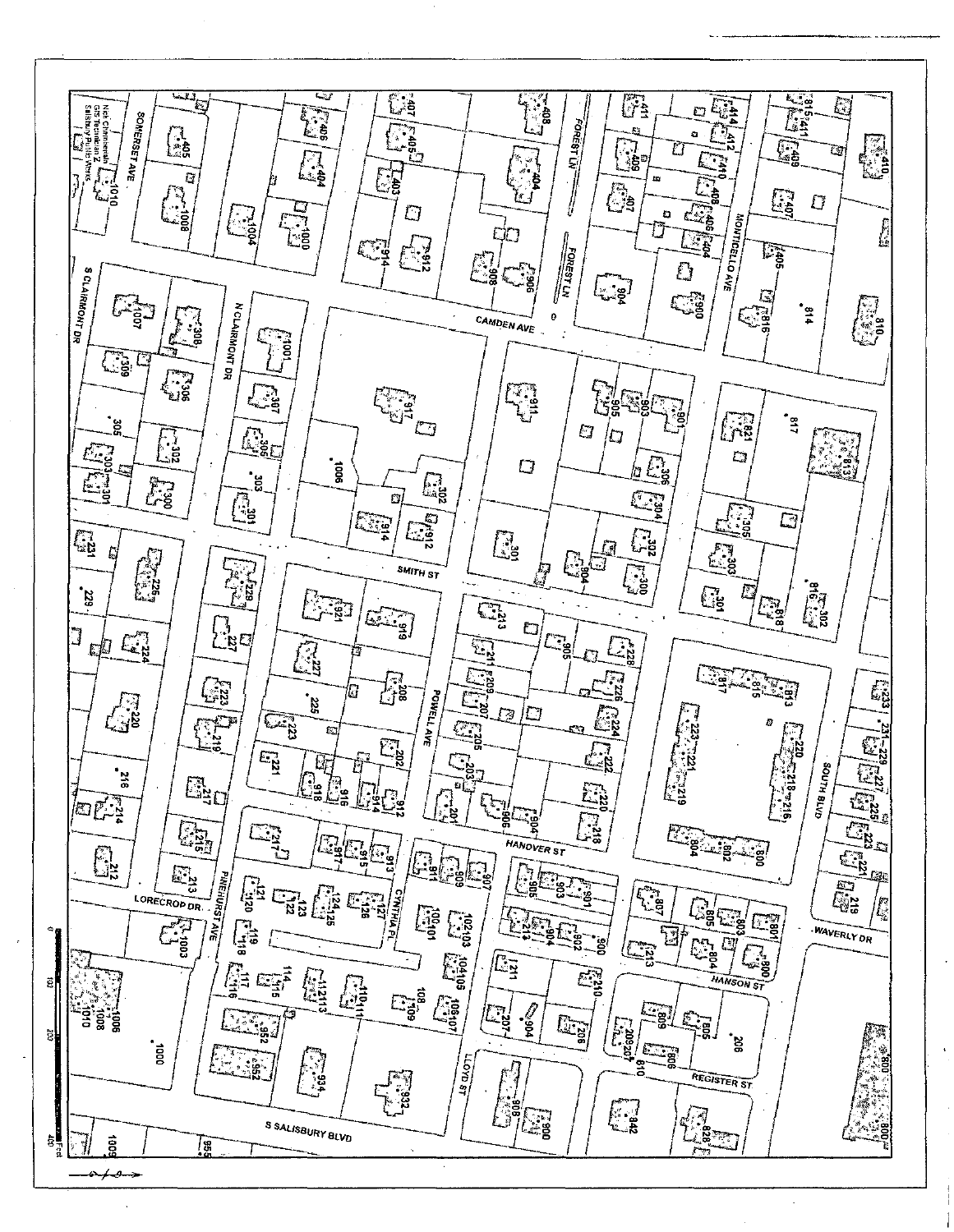# **City of Salisbury**

# Memo

| To:   | John Pick, City Administrator                            |  |
|-------|----------------------------------------------------------|--|
| From: | Karen Reddersen, Assistant Director of Internal Services |  |
| Date: | October 2, 2009                                          |  |
| Re.   | Request for Residential Parking District                 |  |
|       |                                                          |  |

Chapter 10.28 of the City of Salisbury Code allows the City Council to designate parking on streets in <sup>a</sup> parficular area to be restricted by permit The Council may prohibit non permit parking in such areas and that street would be posted as a permit area. Residents of that street would be required to fill out an application to receive the appropriate permits. Permits are renewed each year, effective July 1<sup>st</sup>. Permits are street specific, there is no charge for the permits and there is a limit of one permit per licensed driver or per registered vehicle.

Attached please find a resolution requesting the extension of the residential parking district to Smith Street between Monticello Avenue and Powell Avenue. There are six houses on this block ofSmith Street and amajority of homeowners have signed the petition requesting the residential parking district (copy of petition attached). They have asked for residential permit . parking 24 hours a day, seven days a week.

Per review of the petition and discussion with some of the residents, parking is difficult at times on this street due to the number of college students that use the street for parking, both during scheduled class hours, as well as evening and weekend hours.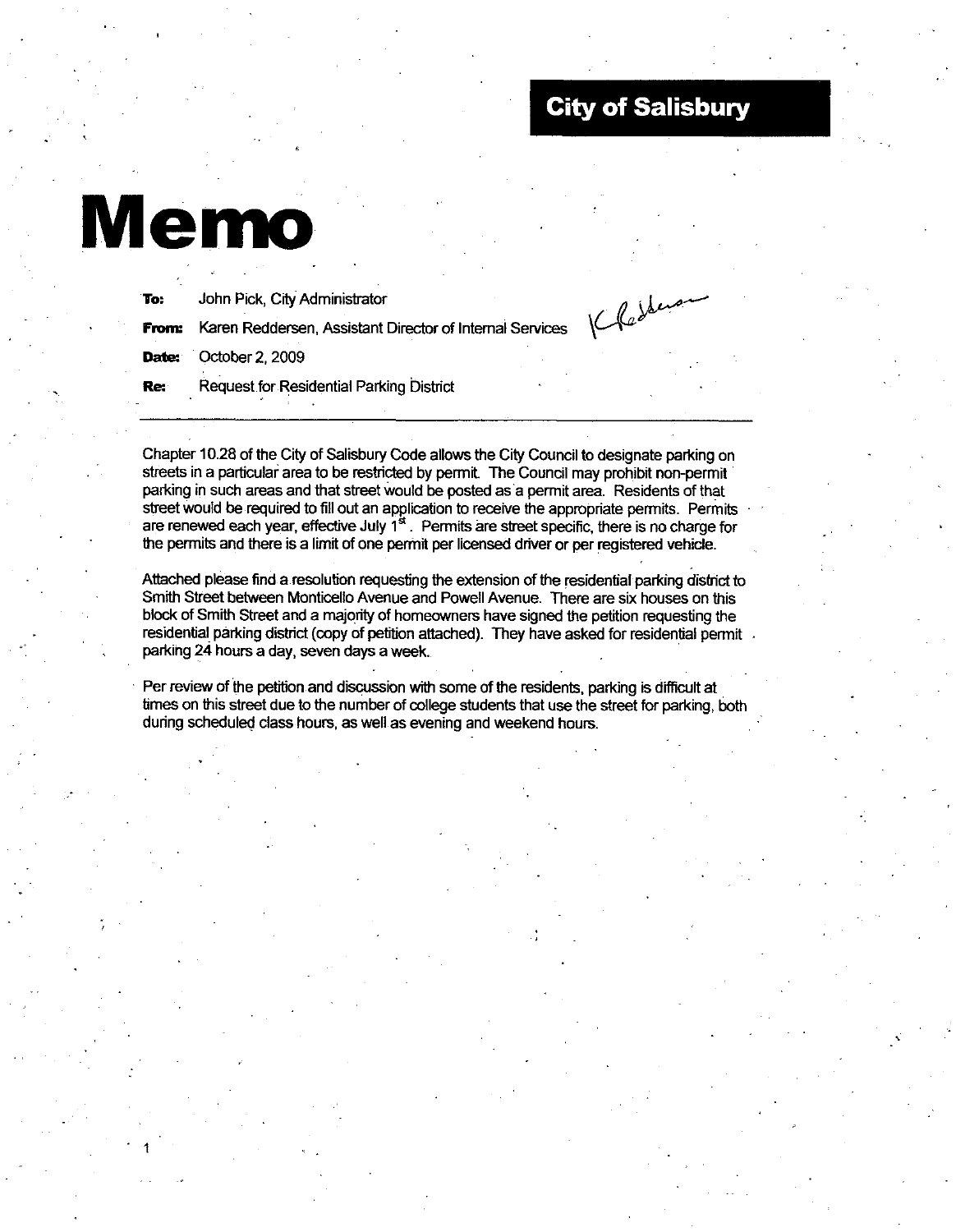Ser .  $\begin{array}{r} \begin{array}{c} \begin{array}{c} \mathcal{J} & \mathcal{O} \\ \mathcal{J} & \mathcal{O} \end{array} \\ \hline \end{array} \\ \begin{array}{c} \mathcal{J} & \mathcal{O} \\ \mathcal{O} & \mathcal{O} \end{array} \end{array} \end{array}$  September 16, 2009

Mrs. Karen Reddersen Assistant Director of Internal Services

Parking Division

Salisbury, MD 21801

Dear Mrs. Reddersen:

The residents and neighbors of Homes located on Smith Street between Monticello Av. and Powell Av., are suffering from an influx of college students parking on both sides of the street during the week days This has been going on for a long time. Many students use our street for parking since it a convenient The residents and neighbors of Homes locat<br>are suffering from an influx of college studer<br>This has been going on for a long time. Many<br>parking area to the University. We can't par<br>and our of our driveways. Also we have dif parking area to the University. We can't park in front of our own homes; and have difficulties getting in and our of our driveways. Also we have difficulties doing our lawn, and there are garbage and cleaning issues with both sides of the street being congested, etc... In addition parked cars on both sides present another safety issue should there be an emergency.

We would like to request RESIDENTIAL PERMIT PARKING ONLY on both sides of Smith Street between, Monticello Av. And Powell Av.

Attached is <sup>a</sup> signed Petition for this much needed request

Thank you for your consideration

Very Truly Yours

Salisbury City Residents Monticello Av. and Smith St.